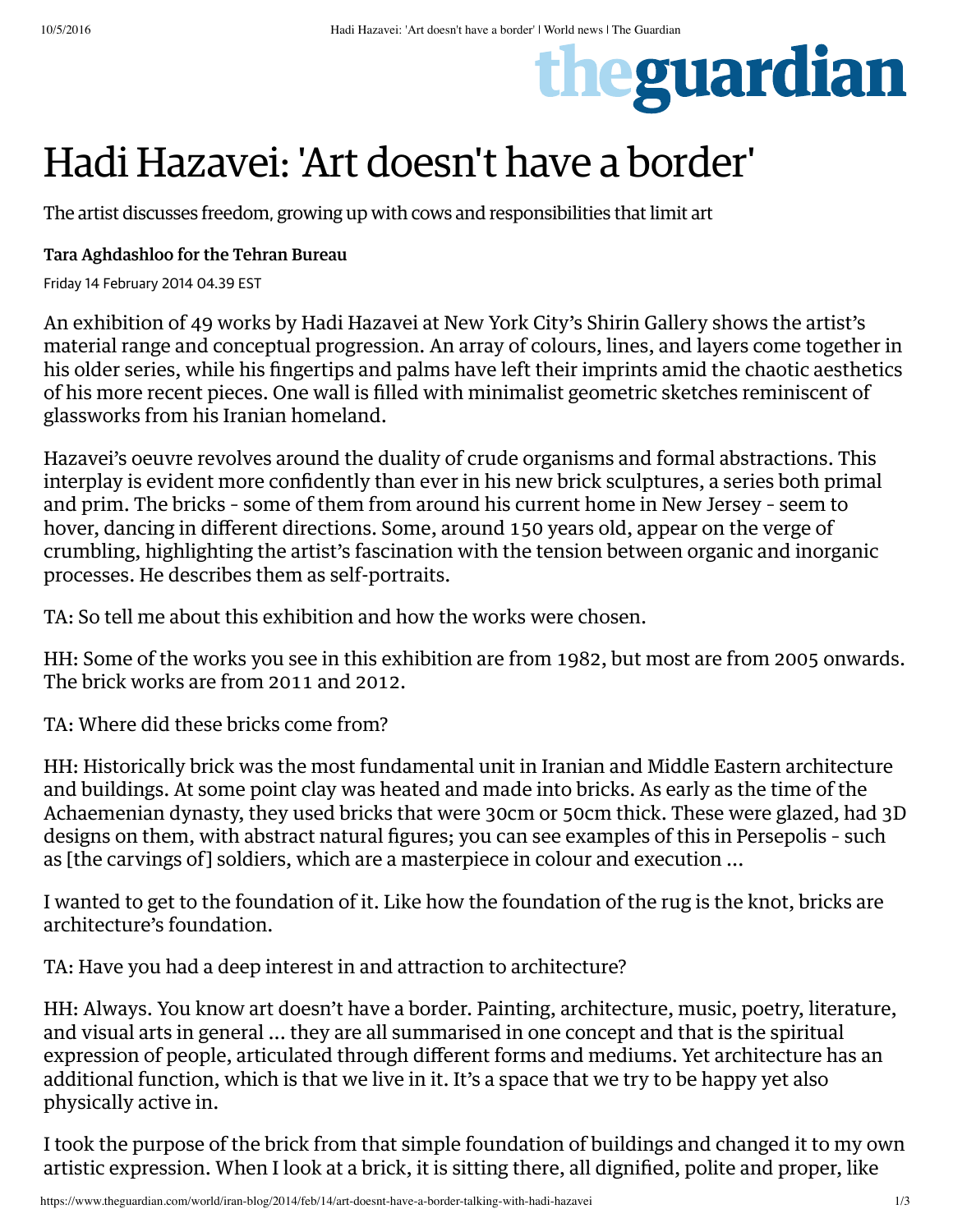how our parents always ask us to be! And I hate all these words ... Some suggest the same words to describe works of art. They want art to follow certain national traditions or to be "honest." These are stupid responsibilities that limit art.

TA: So how do you go against that in your work?

HH: When I bring the bricks to my studio and put them next to another, the visual narrative begins. They become alive. They gain a character, a human or divine identity. Just like how Giacometti carved and carved and kept going until he revealed a naked body, immersed in the misfortunes of life, alone and ill-fated. I discover the skeleton of a building, or a minaret, or skyscraper, standing with no other purpose than to stand.

Similarly, art has no responsibility or purpose [other] than to stand. Whoever says that art has a responsibility to do good is insulting art. Art is free and the artist is free.

TA: And I can see this freedom in your works. They're uninhibited; there's a sense of disobedience in them. Yet there is still a semblance of order. It's a duality present in all your works. Do you think your works have become more uninhibited over time?

HH: That's exactly right! In my day-to-day life, when I drive for example, I can't be disobedient. And disobedience means freedom, means nothing holding you back. That's what I'm moving towards – absolute freedom. The freedom to express each moment with the movement of my hands and fingers through the pigments I make.

People's spiritual nature is disobedience. We want to be free. Be free to write poems, dance, scream, sing. The more freedom is restricted, the more we are inclined towards pure geometric art. When visual arts are limited, for whatever reason, be it religious or other, formalist art becomes predominant.

TA: Where did you grow up and how did it nurture your work or influence the viewpoints you're describing?

HH: The stables! [He laughs.] In there, you have four walls and then a bunch of useful animals. The stable has a geometric shape and the animals in it are organic. Today we don't have that organic life. I remember in Arak [capital of Markazi province in central Iran] there was no milk, so families had to own a cow. Each morning, my classmates and I would take our cows to the shepherd in the city square and he'd return them at sunset. Within this reality, so many concepts would arise for us kids.

#### TA: Such as what?

HH: We used to paint them, for example. And the organic life of my childhood existed 3,000 years ago. Then all of a sudden, imagine that I'm transported here, sitting with you in a gallery in New York chatting. I'm lucky that this massive jump didn't make me go crazy or to crumble like a brick! If you put a cold glass in hot water it'll break. Yet these are the experiences that shaped me.

TA: Is this type of 'organic' and self-sufficient life that you lived as a young boy why you continue to make your own pigments?

HH: It's true. They're from a few plant essentials and substances that I've mixed and distilled.